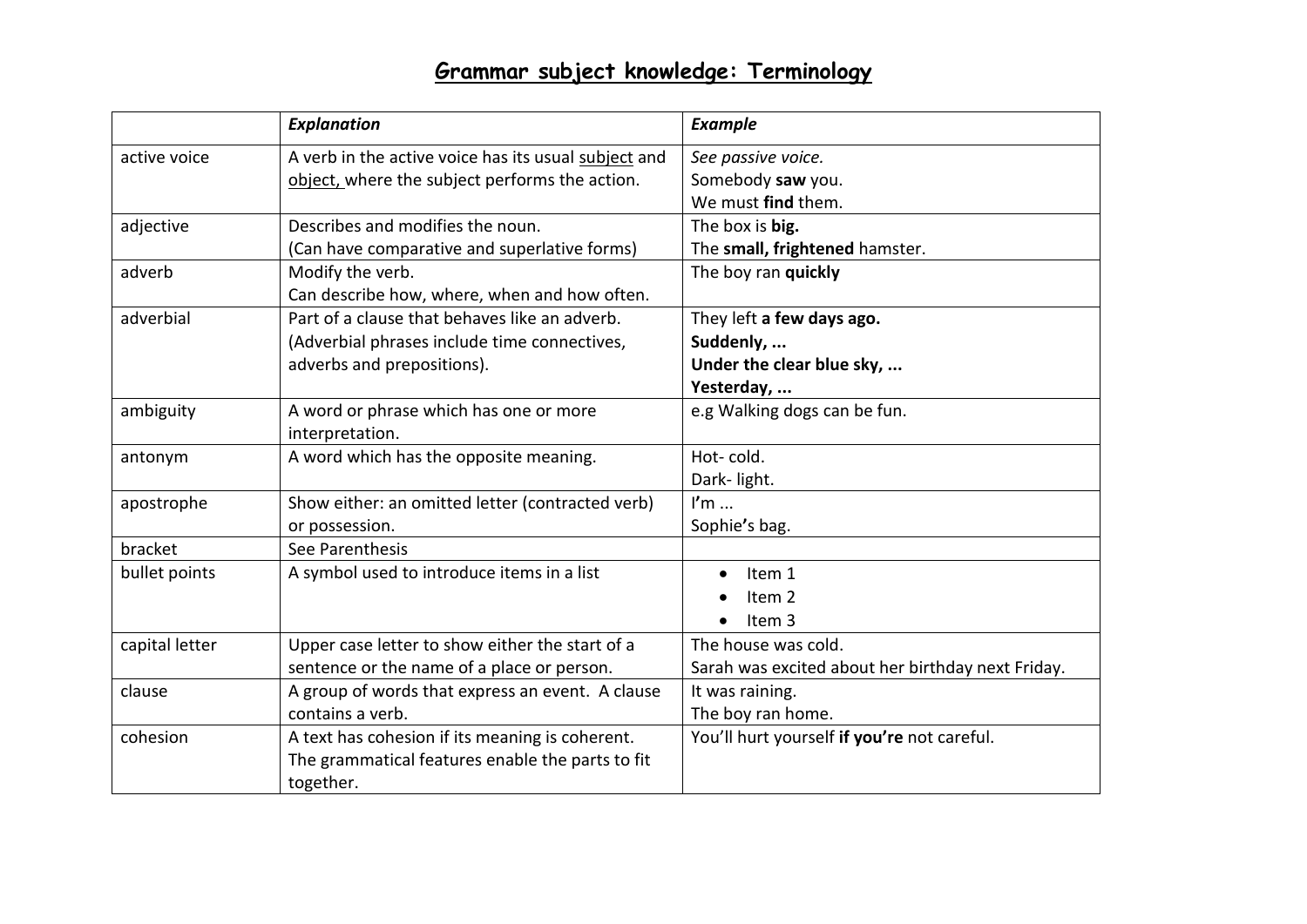| colon            | Punctuation used to introduce a list or following   | He was very cold: the temperature was below zero. |
|------------------|-----------------------------------------------------|---------------------------------------------------|
|                  | an example. It may also be used before a second     |                                                   |
|                  | clause that expands or illustrates the first.       |                                                   |
| comma            | Punctuation to separate parts of a sentence.        |                                                   |
|                  | Used to separate items in a list                    | I bought cheese, milk and bread.                  |
|                  | To mark off extra information (or 'drop             | Jill, my boss, was away on holiday.               |
|                  | $ins'$ )                                            | Although it was cold, we didn't wear our coats.   |
|                  | After a subordinate clause.                         | However, On the other hand, Anyway                |
|                  | After many connecting adverbs                       |                                                   |
| complex sentence | Consists of a main clause which itself includes one | Although it was late, I wasn't tired.             |
|                  | or more subordinate clauses.                        |                                                   |
| compound         | Has two or more clauses joined by and, or, but, so. | It was late but I wasn't tired.                   |
| sentence         | The clauses are of equal weighting.                 |                                                   |
| conjunction      | A word used to link clauses in a sentence.          |                                                   |
|                  | Can be either:                                      |                                                   |
|                  | co-ordinating conjunctions or                       | and, but                                          |
|                  | subordinating conjunctions                          | when, while, before, after, since, if, because,   |
|                  |                                                     | although, that                                    |
| connective       | A word or phrase to link clauses or sentences.      |                                                   |
|                  | Connectives can be:                                 |                                                   |
|                  | conjunctions or                                     | but, when, because                                |
|                  | connecting adverbs                                  | however, then, therefore                          |
| consonant        | Letters except for a, e, i, o, u.                   |                                                   |
| dash             | Dashes may be used to replace other punctuation     | It was a great day – everybody enjoyed it.        |
|                  | (colons, semi-colons, commas or brackets).          |                                                   |
|                  | Particularly used in informal writing.              |                                                   |
| determiner       | Used with nouns and limit (i.e determine) the       | e.g. a, the, this, any, my                        |
|                  | reference of the noun in some way.                  |                                                   |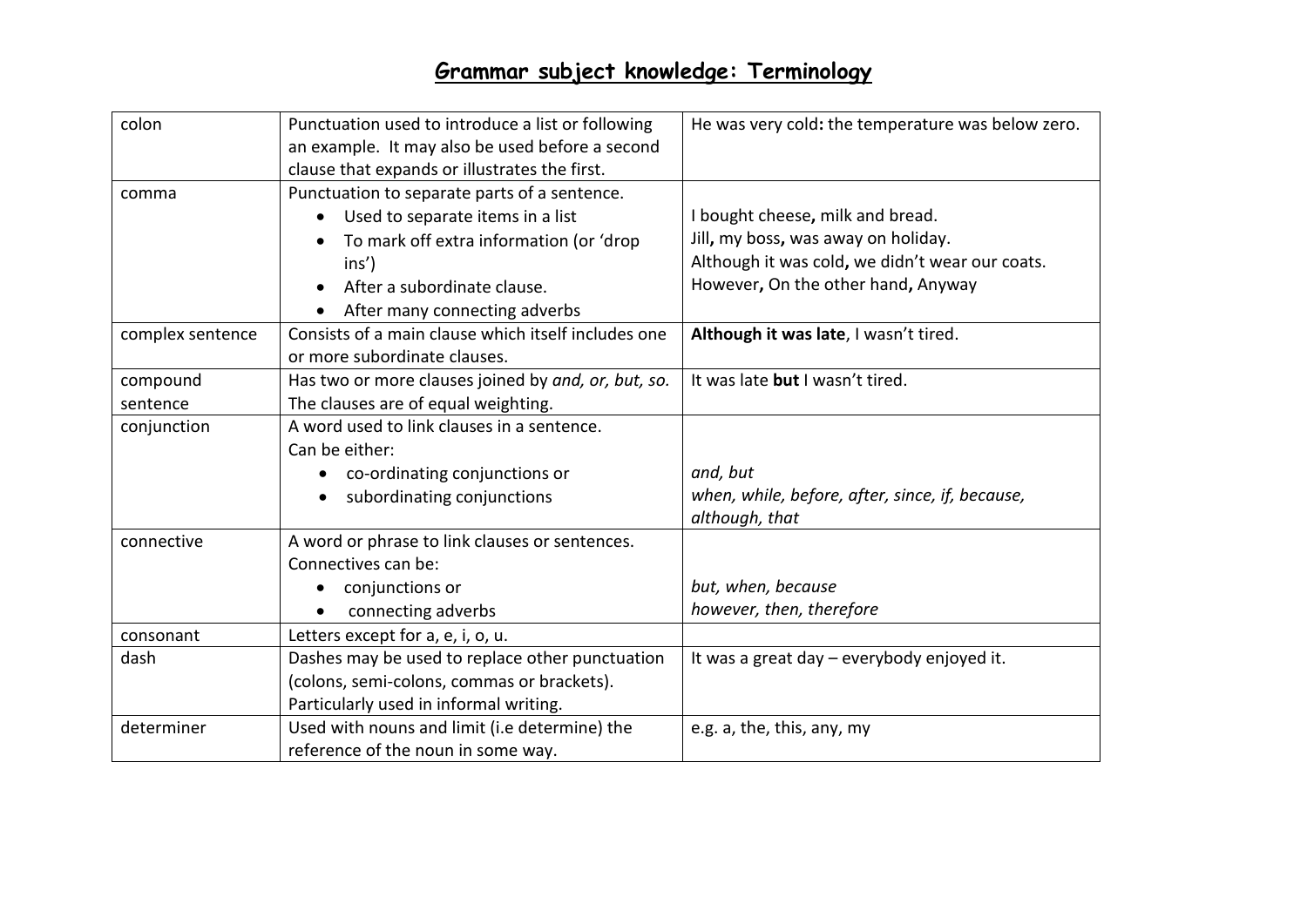| direct speech    | Uses the speaker's original words using inverted     | See indirect speech.                  | 3            |
|------------------|------------------------------------------------------|---------------------------------------|--------------|
|                  | commas (or speech marks)                             | Helen said, "I'm going home."         |              |
|                  |                                                      | "What do you want?" I asked.          |              |
| ellipsis         | Three dots to show that something is incomplete      |                                       | 5            |
|                  | or omitted.                                          |                                       |              |
| exclamation mark | An utterance expressing emotions or an               | Oh dear!                              | 1            |
|                  | interjection.                                        | What a beautiful day!                 |              |
| full stop        | Placed at the end of a sentence.                     | The house was cold.                   | $\mathbf{1}$ |
| homophone        | Words which have same sounds as another but a        | Pair-pear                             | 4            |
|                  | different meaning                                    | Hare-hair                             |              |
| hyphen           | Used to join two parts of a compound noun            |                                       | 6            |
|                  | (although usually the word is written as a single    |                                       |              |
|                  | word e.g. football).                                 |                                       |              |
|                  | Used in compound adjectives and longer phrases.      | Foul-smelling substance.              |              |
|                  | Used in compound nouns where the second part is      | A break- in                           |              |
|                  | a short word.                                        |                                       |              |
|                  | Many words beginning with the prefixes.              | Co-operative                          |              |
| indirect speech  | Report what was sad but do not use the exact         | See direct speech.                    | 4            |
|                  | words.                                               | Helen said (that) she was going home. |              |
|                  |                                                      | I asked them what they wanted.        |              |
| inverted commas  | Mark the beginning and end of direct speech.         | "What do you want?" I asked.          | 3            |
|                  | Also known as speech marks or quotes.                |                                       |              |
| letter           | Written form of the alphabet that represents a       | A, b, c etc                           | $\mathbf{1}$ |
|                  | single phoneme.                                      |                                       |              |
| modal verb       | A modal verb only has finite forms and has no        | Can/could                             | 5            |
|                  | suffix -s in the present tense even when its subject | Will/would                            |              |
|                  | is singular.                                         | Shall/should                          |              |
|                  |                                                      | May/might                             |              |
|                  |                                                      | Must/ought                            |              |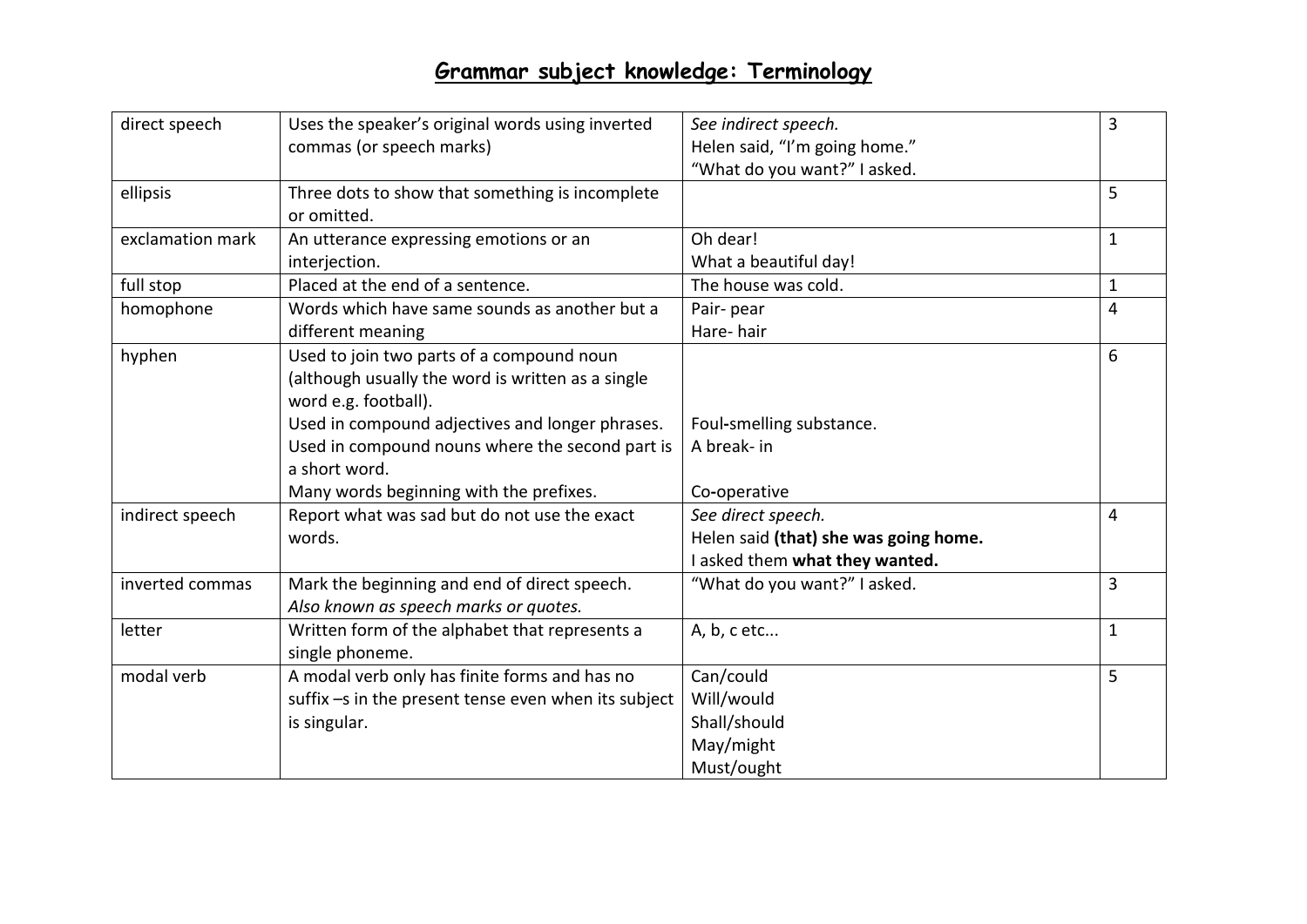| noun               | A word which denotes somebody or something.      |                                                  | $\overline{2}$ |
|--------------------|--------------------------------------------------|--------------------------------------------------|----------------|
|                    | Includes:                                        |                                                  |                |
|                    | Proper nouns (represent a unique entity)         | Earth, India                                     | 2              |
|                    | Common nouns (describe a class of entities)      | table, person, car                               |                |
|                    | Collective nouns (groups of nouns)               | school of fish                                   |                |
|                    | Concrete nouns (physical entities)               | table, car, Janet                                |                |
|                    | Abstract nouns (ideas, concepts, emotions)       | anger, happiness,                                | 6              |
| object             | The person or thing affected by the action.      | John kicked the ball.                            | 6              |
| parenthesis        | A word or phrase inserted into a sentence to     | Sam and Emma (his oldest children) are coming to | 5              |
|                    | explain or elaborate.                            | visit him next weekend.                          |                |
|                    | Can be brackets, dashes or commas.               | Margaret is generally happy $-$ she sings in the |                |
|                    |                                                  | mornings! - but responsibility weighs her down.  |                |
|                    | Sometimes used as an alternative word for        | Sarah is, I believe, our best student.           |                |
|                    | brackets.                                        |                                                  |                |
| passive voice      | Where the subject is on the receiving end of the | See active voice.                                | 6              |
|                    | action.                                          | It has been repaired                             |                |
|                    |                                                  | They must be found.                              |                |
| plural             | More than one.                                   |                                                  | $\mathbf{1}$   |
|                    | Includes both regular endings (-s) or            | Trees, students                                  |                |
|                    | irregular changes.                               | Children, teeth                                  |                |
|                    | Some nouns do not occur in the plural.           | Butter, money                                    |                |
| possessive pronoun | See pronoun                                      |                                                  | 4              |
| prefix             | A morpheme which can be added to the beginning   | Inedible                                         | 3              |
|                    | of a word to change its meaning.                 | disappear                                        |                |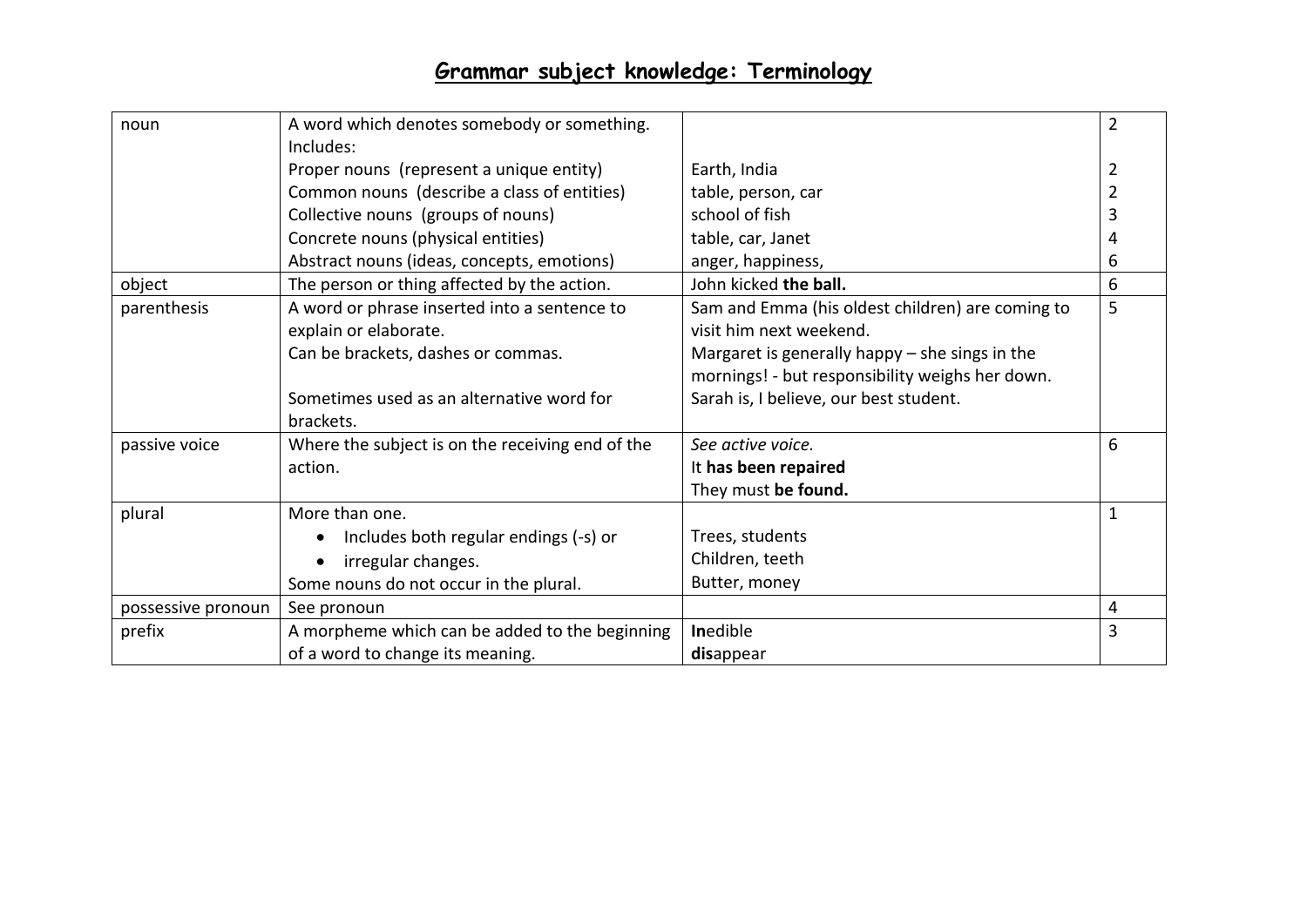| preposition      | Usually followed by a noun phrase. They often        |                                                    | 3            |
|------------------|------------------------------------------------------|----------------------------------------------------|--------------|
|                  | indicate                                             | At midnight/ during the film                       |              |
|                  | time,                                                | At the station/ in a field                         |              |
|                  | position or                                          | To the station/ over a fence                       |              |
|                  | direction.                                           |                                                    |              |
|                  |                                                      | We got on the bus.                                 |              |
|                  | Many prepositions can also be used as adverbs.       |                                                    |              |
| pronoun          | Often replace a noun or noun phrase and avoid        |                                                    | 4            |
|                  | repetition.                                          |                                                    |              |
|                  | Personal pronoun                                     | I/me, you, he/him, she/her, we/us, they/them, it   |              |
|                  | Possessive pronoun                                   | Mine, yours, his, hers, ours, theirs, its          |              |
|                  | Reflexive pronoun                                    | Myself, herself, themselves                        |              |
|                  | Relative pronoun                                     | Who/whom, whose, which, that                       |              |
| punctuation      | A way of marking text to help a readers'             |                                                    | $\mathbf 1$  |
|                  | understanding.                                       |                                                    |              |
| question mark    | Used at the end of an interrogative sentence or one  | Who was that?                                      | $\mathbf{1}$ |
|                  | whose function is a question.                        | You're leaving already?                            |              |
| relative clause  | One that defines or gives information about          | Do you know the people who live in the house on    | 5            |
|                  | somebody or something. Typically begin with          | the corner? (defines the people)                   |              |
|                  | relative pronouns.                                   | The biscuits that Tom bought this morning have all |              |
|                  |                                                      | gone. (defines the biscuits)                       |              |
| relative pronoun | See pronoun                                          |                                                    | 5            |
| semi-colon       | Used to separate two main clauses in a sentence.     | I like the book; it was a pleasure to read.        | 6            |
|                  | Also used to separate items in a list if these items | I need large, juicy tomatoes; half a pound of      |              |
|                  | consist of longer phrases.                           | unsalted butter; a kilo of fresh pasta, preferably |              |
|                  |                                                      | tagliatelle; and a jar of black olives.            |              |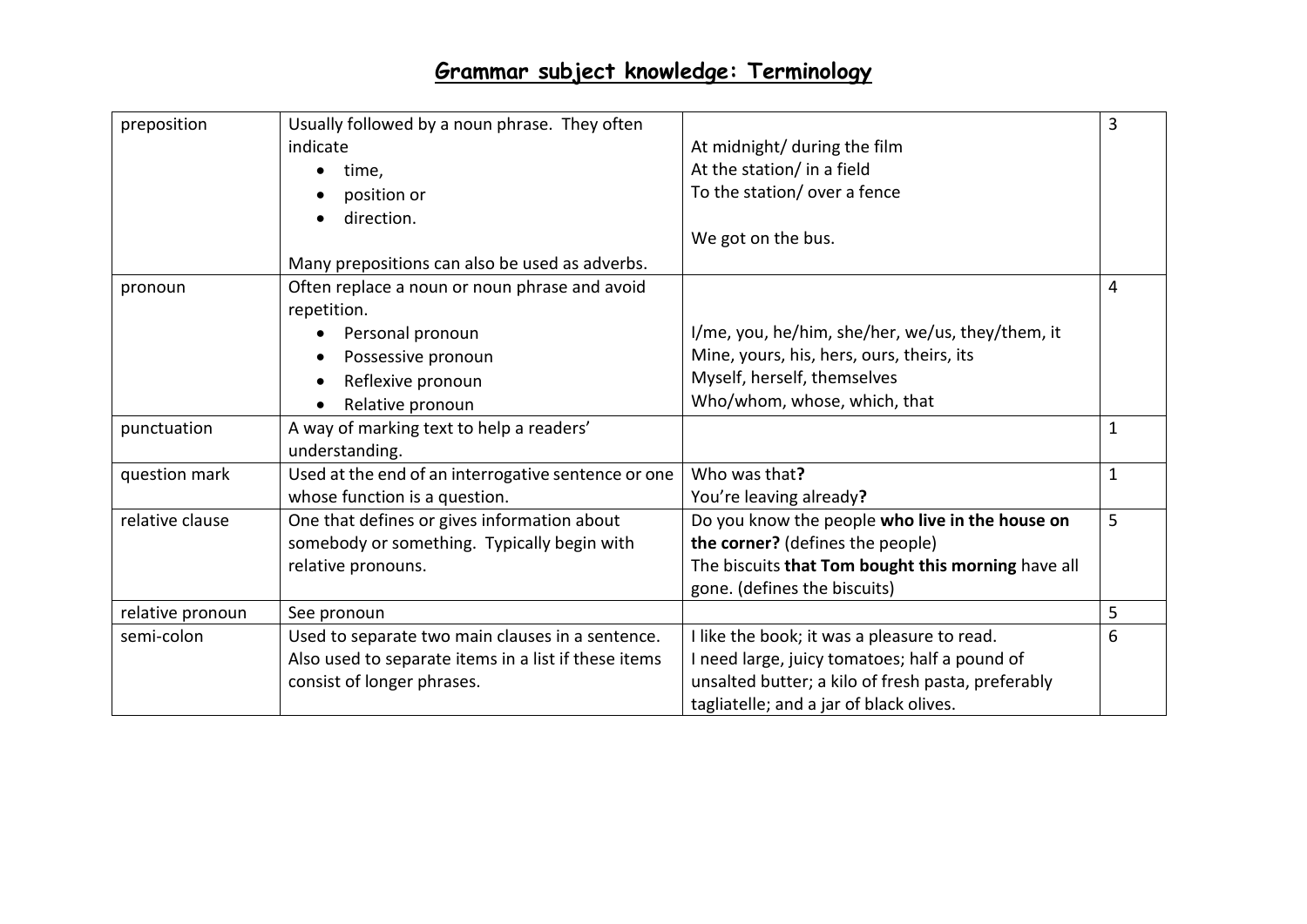| sentence           | Can be simple, compound or complex.<br>Can be:   |                                                  | $\mathbf{1}$   |
|--------------------|--------------------------------------------------|--------------------------------------------------|----------------|
|                    | Declarative (statements)<br>$\bullet$            | The class yelled in triumph.                     |                |
|                    | Interrogative (questions)                        | Is your sister here?                             |                |
|                    | Imperative (commands, instructions)              | Hold this! Take the second left.                 |                |
|                    | Exclamative (exclamations)                       | How peaceful she looks! What a pity!             |                |
| simple sentence    | Consists of one clause.                          | It was late.                                     | $\overline{2}$ |
| singular           | Refers to one thing.                             | Tree, student, party.                            | $\mathbf{1}$   |
| subject            | The person or thing in the sentence.             | John kicked the ball.                            | 6              |
|                    | Subject carries out an action.                   |                                                  |                |
| subordinate clause | Does not always require a subject and verb (as a | The weather, although rather cold, was pleasant  | 4              |
|                    | main clause does). Is reliant on the main clause | enough.                                          |                |
|                    | for sense and clarity.                           | When in Rome, do as the Romans do.               |                |
| suffix             | A morpheme which is added to the end of a word.  |                                                  | $\overline{2}$ |
|                    | Inflectional (changes tense or grammatical       | Present to past tense: worked                    |                |
|                    | status)                                          | Singular to plural: accidents                    |                |
|                    | Derivational (changes the word class)            | Verb to noun: worker                             |                |
|                    |                                                  | Noun to adjective: accidental                    |                |
| synonym            | Words which have the same meaning as another     | Big, large, huge.                                | 6              |
|                    | word, or very similar.                           |                                                  |                |
| tense              | A verb form which indicates time.                |                                                  | $\overline{2}$ |
|                    | Present<br>$\bullet$                             | I play                                           |                |
|                    | Past                                             | I played                                         |                |
|                    | There is no specific future tense and can be     | John will arrive tomorrow/ John will be arriving |                |
|                    | expressed in a number of ways.                   | tomorrow.                                        |                |
| verb               | A word that expresses an action, a happening, a  | I wait/ The man went home.                       | $\overline{2}$ |
|                    | process or a state (a 'doing' or 'being' word).  |                                                  |                |
| vowel              | A, e, i, o, u                                    |                                                  | 3              |
|                    | A vowel phoneme may be presented by one or       | Maid, start,                                     |                |
|                    | more letters.                                    |                                                  |                |